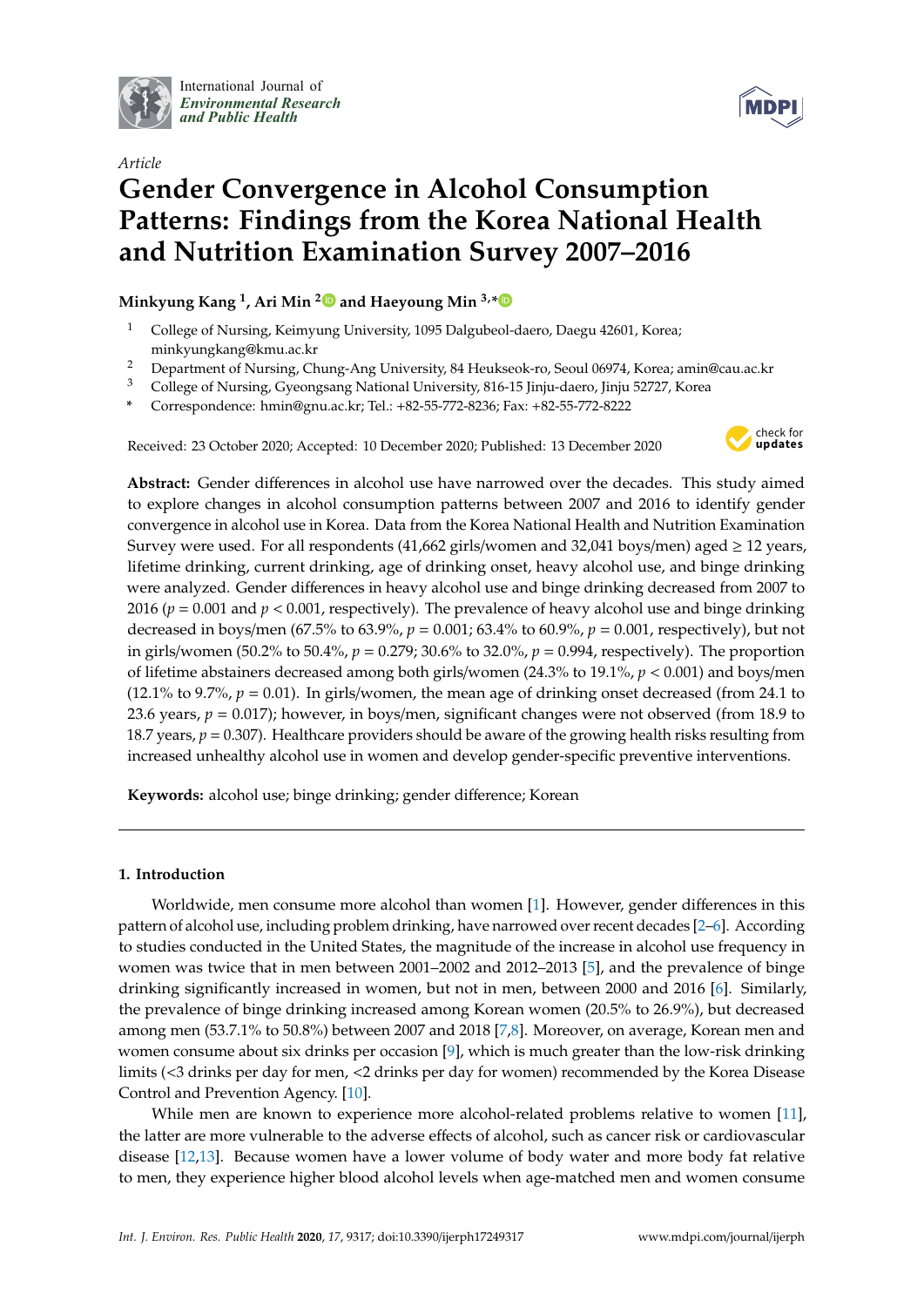equal amounts of alcohol [\[14\]](#page-8-11). Studies have reported the negative effects of alcohol consumption on fertility in both men [\[15\]](#page-8-12) and women [\[16\]](#page-9-0). Moreover, alcohol consumption in women of reproductive age and pregnant women has the potential to harm maternal and fetal health through issues such as impaired fertility and fetal alcohol spectrum disorder [\[17\]](#page-9-1). Understanding gender differences in alcohol consumption in Korea would be important to develop gender-specific preventive interventions or to change the current public initiatives to reduce alcohol-related health problems.

Despite the increase in alcohol use and vulnerability to the adverse effects of alcohol in women, limited studies have explored gender-specific changes in alcohol use patterns. Gender differences in patterns of alcohol use exist generally, but the sizes of these differences vary according to population and culture [\[1\]](#page-8-0). For example, men's drinking rates were higher than those of women in Australia, the United States, and Korea, but the gender difference was largest in Korea [\[18\]](#page-9-2). To our knowledge, few studies have examined trends in changes in alcohol use patterns for each gender over time in the Korean population. Previous studies conducted in Korea examined gender-specific alcohol drinking patterns using a cross-sectional study design [\[19\]](#page-9-3), or explored time trends in alcohol use comparing two specific years [\[20\]](#page-9-4). Only one study examined the seven-year trend of alcohol use, although it was limited to harmful alcohol use and adults aged 20–64 years [\[3\]](#page-8-13). Therefore, the present study aimed to explore changes in patterns of alcohol use, including lifetime abstinence, current drinking, age of drinking onset, heavy alcohol use, and binge drinking, in Korean girls/women and boys/men between 2007 and 2016 to identify gender convergence in alcohol use. Additionally, we explored the contributing factors of gender convergence in patterns of alcohol use.

#### **2. Materials and Methods**

### *2.1. Data Source and Study Sample*

Weighted data from the 2007 to 2016 Korea National Health and Nutrition Examination Survey (KNHANES) were used to assess prevalence rates, means, and trends in alcohol use for girls/women and boys/men. The KNHANES is a cross-sectional nationwide survey of non-institutionalized civilian populations aged  $\geq 1$  year and conducted annually by the Korea Centers for Disease Control and Prevention. The survey consists of health interviews, health examinations, and nutrition surveys, which are administered in face-to-face interviews on site. From 2008 to 2016, about 10,000 individuals were surveyed each year (ranging from 12,528 in 2008 to 10,806 in 2016), except for in 2007, when 6455 individuals participated because the survey was conducted from July to December. In total, 74,063 participants (41,662 girls/women and 32,401 boys/men) aged ≥ 12 years were included in the current analysis. Although the minimum drinking age in Korea is 19 years, adolescents aged 12–18 years were included to explore trends in patterns of alcohol use in all age groups. The response rate was approximately 78.8% between 2007 and 2016.

#### *2.2. Study Variables*

Self-reported questionnaires were used to assess the patterns of alcohol use for each participant aged  $\geq$  12 years, except for binge drinking. The KNHANES collects data on binge drinking from only participants aged ≥ 19 years. Lifetime abstainers were defined as those who never consumed alcohol in their lifetime. The World Health Organization [\[21\]](#page-9-5) defines current drinkers as those who have consumed at least one alcoholic drink in the last 12 months. The age at drinking onset in drinkers was defined as the age at which they first drank. The National Institute on Alcohol Abuse and Alcoholism [\[22\]](#page-9-6) defines heavy alcohol use as consuming three or more drinks for girls/women and five or more drinks for boys/men on any day. Binge drinking was defined as consuming five or more drinks for girls/women and seven or more drinks for boys/men on the same occasion, with at least one or more binge drinking episodes per month. A standard drink is defined as roughly 10 g of pure alcohol, which is equivalent to 50 mL of soju (distilled spirit, 18–24% alcohol) and 250 mL of regular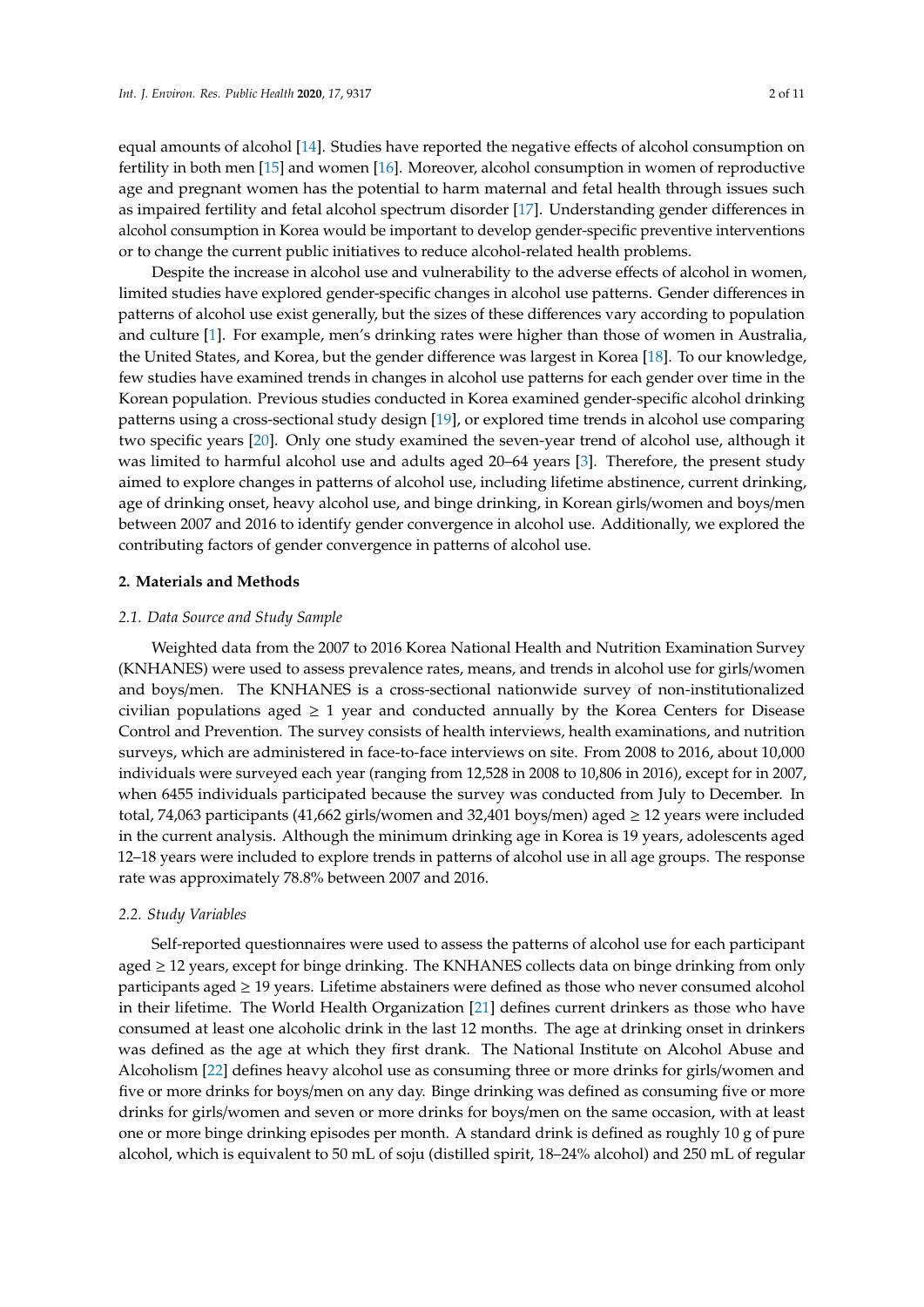beer (4–5% alcohol) [\[10\]](#page-8-7). Potential confounding variables, such as age, household income, education, employment status, marital status, and pregnancy were taken into account.

#### *2.3. Statistical Analysis*

STATA version 13 (STATA Corp LP, College Station, TX, USA) was used to analyze the complex sample design of the KNHANES. Missing data were excluded from the data analyses once the prevalence rate and mean were calculated. The percentages of missing values of the study variables are presented in Supplementary Table S1. The prevalence rates, mean scores, and trends among girls/women and boys/men were calculated for lifetime abstinence, current drinking, age at drinking onset, heavy alcohol use, and binge drinking for each age group. Temporal trends in alcohol use according to age group (≥12 years (total), 12–18, 19–24, 25–34, 35–44, 45–54, 55–64, and ≥65 years) were assessed for girls/women and boys/men. In this stage, we did not control for participants' demographic characteristics, because we mainly focused on the changes in patterns of alcohol use over time in girls/women and boys/men according to age groups. Linear regression was performed for continuous dependent variables, and logistic regression was performed for binary dependent variables to test for linear trends and gender differences. An interaction term between gender and survey year was included to test for changing gender differences between survey years in the models. An additional logistic regression was performed for significant alcohol-related variables to examine the gender convergence after controlling for confounding variables. Lastly, we performed a multivariate logistic regression analysis to further evaluate the odds ratios (ORs) for alcohol-related variables that showed significance according to gender, with age, household income, education, employment status, marital status, and pregnancy as confounding variables.

## **3. Results**

### *3.1. Changes in Gender Di*ff*erences in Alcohol Consumption by Age Group*

Table [1](#page-3-0) shows the changes in gender differences in alcohol consumption by age group. Between 2007 and 2016, the proportion of participants aged  $\geq$  12 years who had never consumed alcohol significantly decreased for both girls/women (24.3% to 19.1%, *p* < 0.001) and boys/men (12.1% to 9.7%,  $p = 0.001$ ). The prevalence of lifetime abstinence significantly decreased in both men and women aged 55–64 and ≥65 years and in women aged 35–44 and 45–54 years. Gender gaps in the prevalence of lifetime abstinence significantly increased in those aged  $45-54$  years ( $p = 0.024$ ).

The proportion of participants aged  $\geq$ 12 years who had participated in at least one drinking occasion in the last 12 months did not change for girls/women (49.3% to 51.6%, *p* = 0.211) or boys/men (74.8% to 76.1%,  $p = 0.430$ ). The proportion of current drinkers remained the same for both genders in all age groups over time, with the exception of a decrease observed in men aged 45–54 years (80.1% to 78.6%,  $p = 0.043$ ). In addition, gender differences in prevalence rates for current drinking significantly decreased in those aged  $45-54$  years ( $p = 0.020$ ).

The mean age at drinking onset for participants aged  $\geq$ 12 years who had consumed alcohol significantly decreased over time in girls/women (from 24.1 to 23.6 years, *p* = 0.017), but not boys/men (from 18.9 to 18.7 years,  $p = 0.307$ ). A decrease in age at drinking onset over time was observed in the following age groups: 25–34, 35–44, 45–54, and 55–64 years for women, and 35–44, 45–54, 55–64, and ≥65 years for men; the magnitude of the decrease in girls/women was relatively greater than that observed in men. Gender gaps in mean ages at drinking onset significantly increased in the following age groups: 19–24 (*p* = 0.012), 25–34, 35–44, 45–54, and 55–64 years (*p* < 0.001).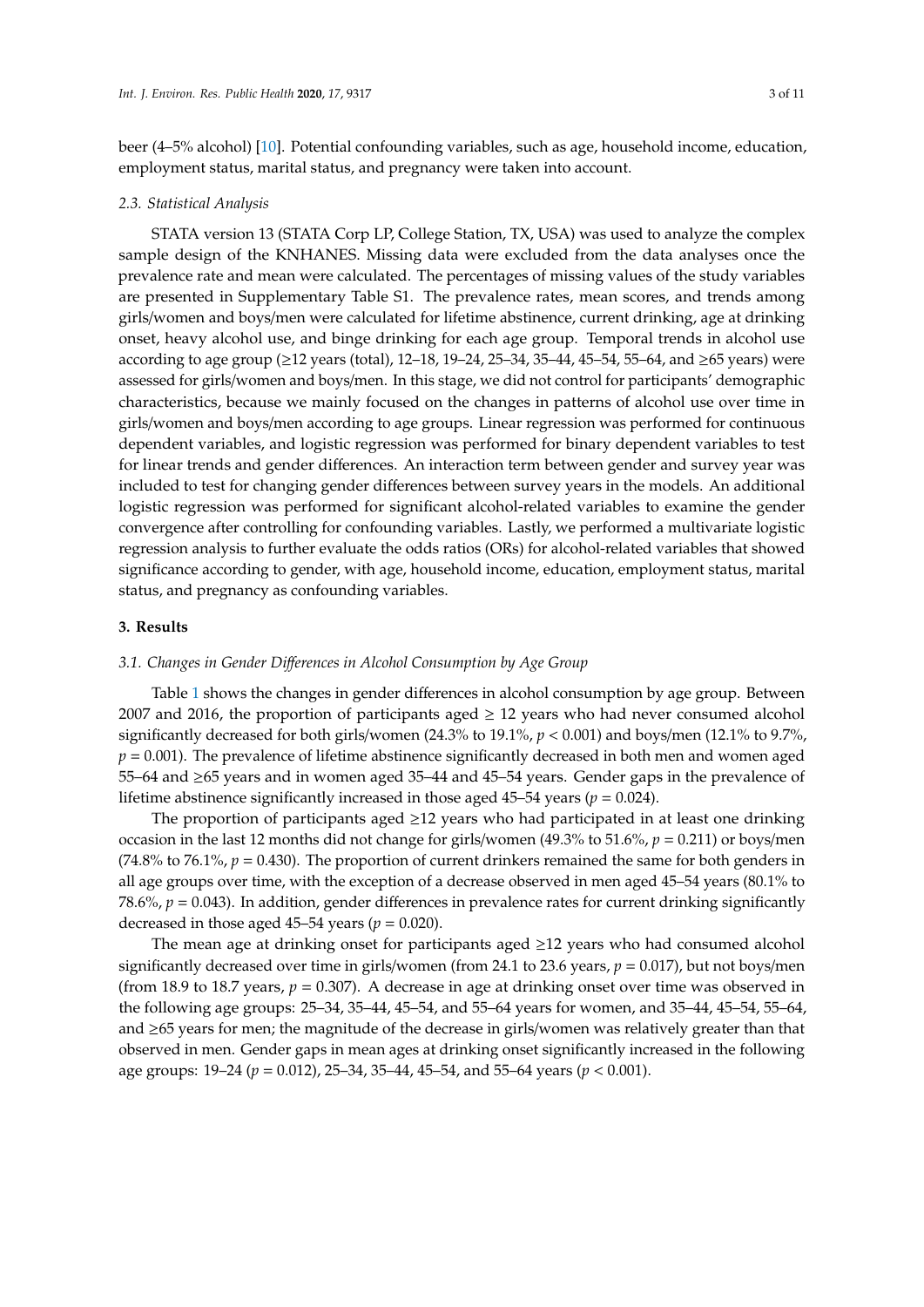| 4 of 1 |  |
|--------|--|
|        |  |
|        |  |

|                    |                   | Female                   |            | Male                     |            | Gender Gap               |            |  |
|--------------------|-------------------|--------------------------|------------|--------------------------|------------|--------------------------|------------|--|
|                    | Age Group         | Coefficient <sup>a</sup> | $p$ -Value | Coefficient <sup>a</sup> | $p$ -Value | Coefficient <sup>b</sup> | $p$ -Value |  |
|                    | $\geq$ 12 (total) | $-0.03$                  | < 0.001    | $-0.02$                  | 0.001      | 0.01                     | 0.568      |  |
|                    | $12 - 18$         | 0.04                     | 0.066      | 0.03                     | 0.058      | $-0.01$                  | 0.758      |  |
|                    | $19 - 24$         | 0.03                     | 0.564      | $-0.04$                  | 0.530      | $-0.06$                  | 0.388      |  |
| Lifetime           | $25 - 34$         | $-0.04$                  | 0.253      | 0.01                     | 0.876      | 0.04                     | 0.405      |  |
| abstinence         | 35-44             | $-0.09$                  | < 0.001    | $-0.03$                  | 0.376      | 0.05                     | 0.249      |  |
|                    | $45 - 54$         | $-0.08$                  | < 0.001    | $-0.001$                 | 0.974      | 0.08                     | 0.024      |  |
|                    | $55 - 64$         | $-0.09$                  | < 0.001    | $-0.07$                  | 0.011      | 0.01                     | 0.664      |  |
|                    | $\geq 65$         | $-0.03$                  | 0.005      | $-0.04$                  | 0.031      | $-0.01$                  | 0.557      |  |
|                    | $\geq$ 12 (total) | 0.01                     | 0.211      | $-0.01$                  | 0.430      | $-0.01$                  | 0.135      |  |
|                    | $12 - 18$         | 0.01                     | 0.778      | 0.03                     | 0.151      | 0.02                     | 0.550      |  |
|                    | $19 - 24$         | 0.002                    | 0.908      | $-0.01$                  | 0.631      | $-0.02$                  | 0.653      |  |
| Current            | $25 - 34$         | 0.01                     | 0.275      | $-0.01$                  | 0.577      | $-0.03$                  | 0.304      |  |
| drinking           | $35 - 44$         | 0.01                     | 0.213      | $-0.01$                  | 0.479      | $-0.03$                  | 0.197      |  |
|                    | $45 - 54$         | 0.01                     | 0.291      | $-0.03$                  | 0.043      | $-0.04$                  | 0.020      |  |
|                    | $55 - 64$         | 0.02                     | 0.234      | 0.001                    | 0.924      | $-0.02$                  | 0.467      |  |
|                    | $\geq 65$         | 0.01                     | 0.279      | 0.01                     | 0.363      | $-0.001$                 | 0.927      |  |
|                    | $\geq$ 12 (total) | $-0.07$                  | 0.017      | $-0.01$                  | 0.307      | 0.06                     | 0.051      |  |
|                    | $12 - 18$         | 0.08                     | 0.009      | 0.05                     | 0.049      | $-0.03$                  | 0.469      |  |
|                    | $19 - 24$         | 0.04                     | 0.070      | 0.11                     | < 0.001    | 0.08                     | 0.012      |  |
| Age at<br>drinking | $25 - 34$         | $-0.07$                  | < 0.001    | 0.04                     | 0.050      | 0.11                     | < 0.001    |  |
| onset              | $35 - 44$         | $-0.25$                  | < 0.001    | $-0.09$                  | < 0.001    | 0.16                     | < 0.001    |  |
|                    | $45 - 54$         | $-0.55$                  | < 0.001    | $-0.11$                  | < 0.001    | 0.44                     | < 0.001    |  |
|                    | $55 - 64$         | $-0.56$                  | < 0.001    | $-0.10$                  | 0.019      | 0.45                     | < 0.001    |  |
|                    | $\geq 65$         | $-0.003$                 | 0.969      | $-0.13$                  | 0.009      | $-0.12$                  | 0.261      |  |
|                    | $\geq$ 12 (total) | $-0.01$                  | 0.279      | $-0.03$                  | < 0.001    | $-0.03$                  | 0.001      |  |
|                    | $12 - 18$         | $-0.02$                  | 0.613      | $-0.05$                  | 0.087      | $-0.03$                  | 0.502      |  |
| Heavy              | $19 - 24$         | $-0.01$                  | 0.566      | $-0.06$                  | 0.011      | $-0.05$                  | 0.140      |  |
| alcohol            | $25 - 34$         | $-0.004$                 | 0.734      | $-0.04$                  | 0.023      | $-0.03$                  | 0.106      |  |
| use                | 35-44             | $-0.001$                 | 0.953      | $-0.03$                  | 0.061      | $-0.02$                  | 0.196      |  |
|                    | $45 - 54$         | 0.02                     | 0.181      | $-0.04$                  | 0.008      | $-0.05$                  | 0.003      |  |
|                    | $55 - 64$         | 0.04                     | 0.008      | 0.03                     | 0.059      | $-0.02$                  | 0.368      |  |
|                    | $\geq 65$         | $-0.01$                  | 0.742      | $-0.02$                  | 0.271      | $-0.01$                  | 0.729      |  |
|                    | $\geq$ 19 (total) | $-0.0001$                | 0.994      | $-0.03$                  | < 0.001    | $-0.03$                  | < 0.001    |  |
|                    | $19 - 24$         | $-0.01$                  | 0.701      | $-0.04$                  | 0.079      | $-0.03$                  | 0.301      |  |
| <b>Binge</b>       | $25 - 34$         | 0.02                     | 0.095      | $-0.04$                  | 0.023      | $-0.06$                  | 0.004      |  |
| drinking           | $35 - 44$         | 0.003                    | 0.799      | $-0.02$                  | 0.184      | $-0.02$                  | 0.263      |  |
|                    | $45 - 54$         | 0.0003                   | 0.981      | $-0.04$                  | 0.015      | $-0.03$                  | 0.056      |  |
|                    | $55 - 64$         | 0.04                     | 0.068      | $-0.02$                  | 0.148      | $-0.06$                  | 0.017      |  |
|                    | $\geq 65$         | 0.02                     | 0.527      | $-0.01$                  | 0.354      | $-0.03$                  | 0.333      |  |

<span id="page-3-0"></span>**Table 1.** Changes in gender differences in alcohol consumption by age group, KNHANES 2007–2016.

*Note.* KNHANES = Korea National Health and Nutrition Examination Survey. <sup>a</sup> Trend of Changes in Annual Mean or Prevalence Rate of Alcohol Consumption from 2007 to 2016; <sup>b</sup> Trend of Changes in Gender Gap from 2007 to 2016.

The proportion of participants aged  $\geq 12$  years who engaged in heavy alcohol use did not change significantly over time for girls/women (50.2% to 50.4%, *p* = 0.279), but significantly decreased for boys/men (67.5% to 63.9%, *p* < 0.001). The prevalence of heavy alcohol use significantly increased over time in women aged 55–64 years ( $p = 0.008$ ), but significantly decreased in men aged 19–24 (*p* = 0.011), 25–34 (*p* = 0.023), and 45–54 years (*p* = 0.008). Gender gaps in the prevalence of heavy alcohol use significantly decreased in those aged  $\geq$  12 years (total;  $p = 0.001$ ; Figure [1a](#page-4-0)) and 45–54 years (*p* = 0.003; Figure [1b](#page-4-0)).

The proportion of participants aged  $\geq$  19 years who engaged in binge drinking did not change significantly for women (30.6% to 32.0%, *p* = 0.994), but it significantly decreased for men (63.4% to 60.9%, *p* < 0.001). The prevalence of binge drinking significantly decreased in men aged 25–34 years and 45–54 years. Gender differences in prevalence rates for binge drinking were significantly reduced in those aged  $\geq 19$  (total;  $p < 0.001$ ; Figure [2a](#page-4-1)), 25–34 years ( $p = 0.004$ ; Figure [2b](#page-4-1)), and 55–64 years (*p* = 0.017; Figure [2c](#page-4-1)).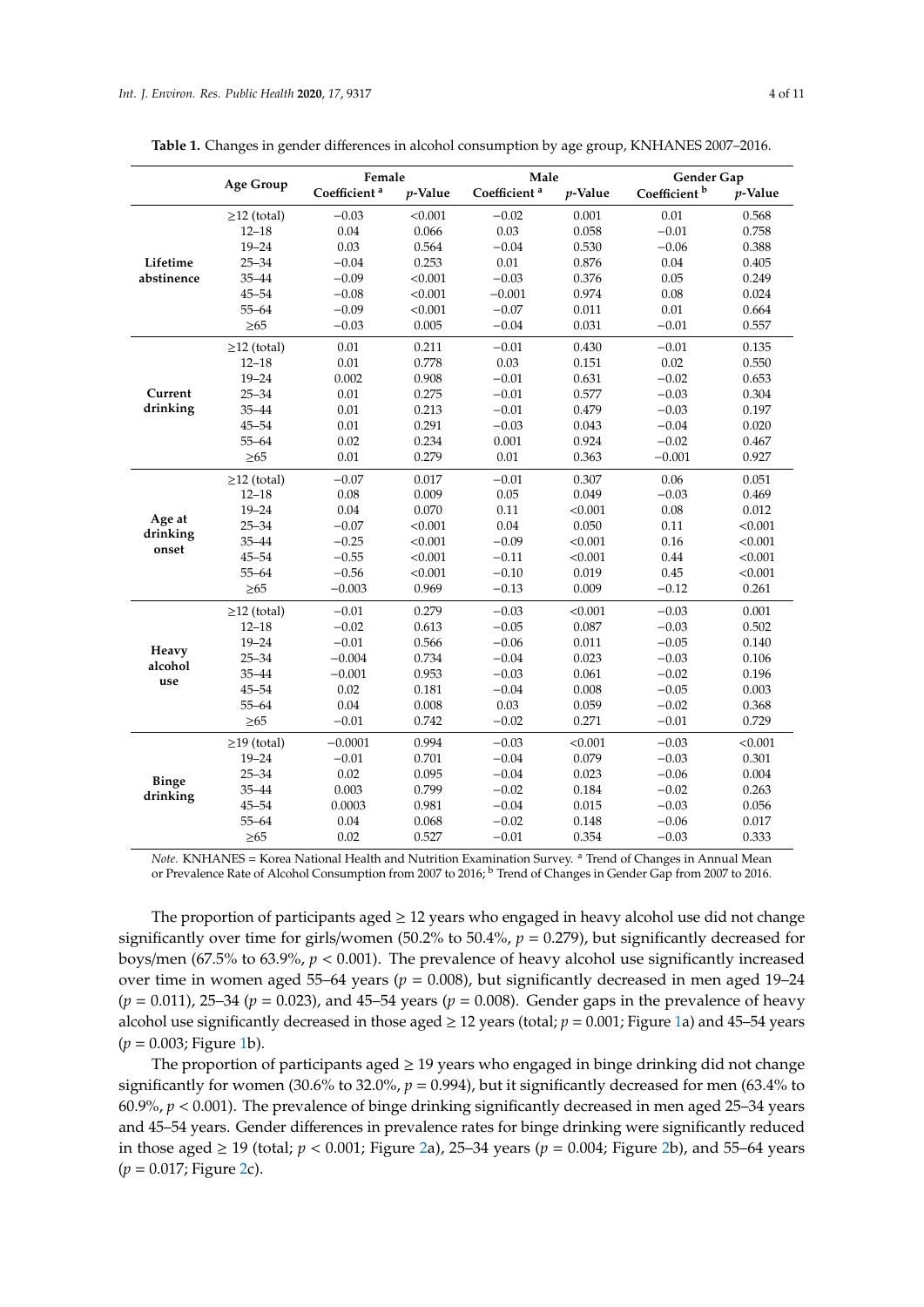<span id="page-4-0"></span>

Figure 1. Significant gender convergence in heavy alcohol use, KNHANES 2007–2016. Note. KNHANES = Korea National Health and Nutrition Examination Survey. Annual prevalence rate of heavy alcohol use comparison between 2007-2016. Statistically significant changes in gender gap among (a) aged  $\geq$  12 (total) and (b) 45–55 were presented; in other age groups, significant changes were not found.  $\begin{array}{ccc} 0 \vee & 0 & - & \vee & \vee & \vee & 1 \end{array}$ 

<span id="page-4-1"></span>

KNHANES = Korea National Health and Nutrition Examination Survey. Annual prevalence rate of binge drinking comparison between 2007 and 2016. Statistically significant changes in gender gap among (a) aged  $\geq$  19 (total), (b) 25–34, and (c) 55–64 were presented; in other age groups, significant changes were not found. changes were not found. **Figure 2.** Significant gender convergence in binge drinking, KNHANES 2007–2016. *Note.*

# found. *3.2. Factors Associated with Heavy Alcohol Use and Binge Drinking*

*3.2. Factors Associated with Heavy Alcohol Use and Binge Drinking 3.2. Factors Associated with Heavy Alcohol Use and Binge Drinking*  employment status, marital status, and pregnancy), no significant gender differences were observed for heavy alcohol use and binge drinking. That is, the cofounding variables may have led to significant gender convergence in alcohol-related variables (detailed results are not presented in this paper). After controlling for possible confounding variables (i.e., household income, education,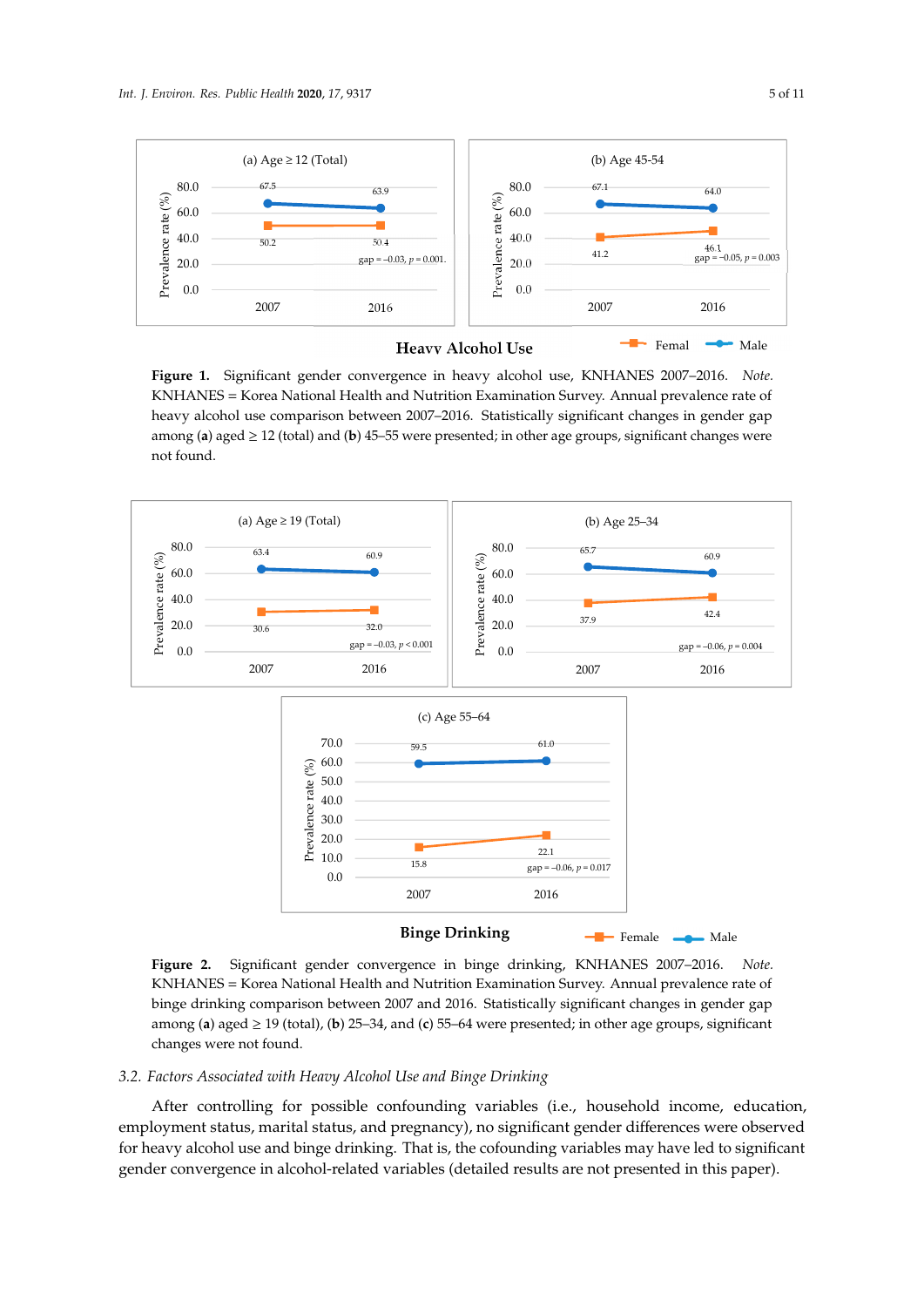The results of multivariate logistic regression models that evaluated different effects of confounding variables on alcohol use by gender are presented in Table [2.](#page-5-0) The highest ORs of heavy alcohol use and binge drinking were observed in both women and men aged 19–24 years and 35–34 years. Household income ≤24th percentile was a risk factor for heavy alcohol use in women (OR = 1.37, 95% CI: 1.78–2.06). Household income  $\leq$ 24th percentile (OR = 1.32, 95% CI: 4.13–1.56) and 25–49th percentile (OR = 1.14, 95% CI: 1.01–1.29) were risk factors for binge drinking in women. However, household income was not a risk factor of heavy alcohol use and binge drinking in men. Among women, those with a low education level had an approximately two-fold higher risk of heavy alcohol use and binge drinking compared to college graduates. Among men, high school graduates had an increased risk of heavy alcohol use (OR = 1.13, 95% CI: 1.02–1.25), and men with a low education level had a higher risk of binge drinking than college graduates, similar to women. Regarding employment status, the ORs of heavy alcohol use were similar to those of binge drinking, regardless of gender. Employed women  $(OR = 1.26, CI: 1.16-1.36)$  and men  $(OR = 1.21, CI: 1.09-1.35)$  had increased risks of both heavy alcohol use and binge drinking compared to unemployed individuals. Regarding marital status, married women had a decreased risk of both heavy alcohol use ( $OR = 0.57$ ,  $95\%$  CI: 0.48-0.66) and binge drinking (OR = 0.65, 95% CI: 0.55–0.76). In contrast, married men had an increased risk of binge drinking (OR = 1.18, 95% CI: 1.03–1.35). Pregnancy was not associated with either heavy alcohol use or binge drinking in women.

<span id="page-5-0"></span>

|  |                    |  |  |  |  | Table 2. Odds ratios for heavy alcohol use and binge drinking according to gender, |  |
|--|--------------------|--|--|--|--|------------------------------------------------------------------------------------|--|
|  | KNHANES 2007-2016. |  |  |  |  |                                                                                    |  |

|                      |                        | <b>Heavy Alcohol Use</b> |                                            | <b>Binge Drinking</b> |                     |  |  |  |
|----------------------|------------------------|--------------------------|--------------------------------------------|-----------------------|---------------------|--|--|--|
| Variable             | Category               | Female                   | Male                                       | Female                | Male                |  |  |  |
|                      |                        | OR (95% CI)              | OR (95% CI)                                | OR (95% CI)           | OR (95% CI)         |  |  |  |
| Age range<br>(years) | $12 - 18$              | $4.39(3.17 - 6.08)$      | $3.60(2.73 - 4.47)$                        | $2.28(1.42 - 3.65)$   | $0.85(0.58 - 1.23)$ |  |  |  |
|                      | $19 - 24$              | 11.29 (8.66-14.72)       | $7.15(5.55 - 9.23)$                        | 8.60 (6.44-11.49)     | $3.35(2.65 - 4.22)$ |  |  |  |
|                      | $25 - 34$              | 8.00 (6.45-9.92)         | $6.24(5.18 - 7.52)$                        | $9.66(7.47-12.48)$    | $3.12(2.61 - 3.73)$ |  |  |  |
|                      | $35 - 44$              | $5.65(4.62 - 6.91)$      | $5.02(4.30 - 5.86)$                        | $6.40(5.00 - 8.19)$   | $3.01(2.59 - 3.49)$ |  |  |  |
|                      | $45 - 54$              | $4.20(3.48 - 5.07)$      | $4.30(3.71 - 4.98)$                        | $4.86(3.85 - 6.15)$   | $2.85(2.46 - 3.29)$ |  |  |  |
|                      | $55 - 64$              | $2.19(1.82 - 2.63)$      | $2.60(2.28 - 2.97)$                        | $2.31(1.83 - 2.92)$   | $2.15(1.87 - 2.46)$ |  |  |  |
|                      | $\geq 65$              | reference                | reference                                  | reference             | reference           |  |  |  |
| Household<br>income  | $\leq$ 24th percentile | $1.37(1.78 - 2.06)$      | $1.04(0.90 - 1.20)$                        | $1.32(4.13 - 1.56)$   | $1.10(0.95 - 1.27)$ |  |  |  |
|                      | 25-49th percentile     | $1.11(0.99 - 1.24)$      | $0.98(0.88 - 1.10)$                        | $1.14(1.01 - 1.29)$   | $0.91(0.81 - 1.02)$ |  |  |  |
|                      | 50-74th percentile     | $1.11(1.00-1.23)$        | $0.95(0.85 - 1.05)$                        | $1.07(0.96 - 1.20)$   | $0.92(0.82 - 1.02)$ |  |  |  |
|                      | $\geq$ 75th percentile | reference                | reference                                  | reference             | reference           |  |  |  |
| Education            | Elementary school      | $1.74(1.48 - 2.06)$      | $1.00(0.86 - 1.17)$                        | $2.33(1.92 - 2.84)$   | $1.33(1.15-1.55)$   |  |  |  |
|                      | Middle school          | $1.72(1.47-2.01)$        | $0.98(0.85 - 1.14)$<br>$2.65(2.22 - 3.17)$ |                       | $1.26(1.08-1.46)$   |  |  |  |
|                      | High school            | $1.79(1.62 - 1.98)$      | $1.13(1.02 - 1.25)$                        | $2.03(1.82 - 2.26)$   | $1.17(1.06 - 1.30)$ |  |  |  |
|                      | $\geq$ College         | reference                | reference                                  | reference             | reference           |  |  |  |
| Employment<br>status | Yes                    | $1.26(1.16-1.36)$        | $1.21(1.09-1.35)$                          | $1.30(1.19 - 1.42)$   | $1.38(1.24 - 1.54)$ |  |  |  |
|                      | No                     | reference                | reference                                  | reference             | reference           |  |  |  |
| Marital status       | Yes                    | $0.57(0.48 - 0.66)$      | $1.11(0.95 - 1.30)$                        | $0.65(0.55-0.76)$     | $1.18(1.03 - 1.35)$ |  |  |  |
|                      | N <sub>0</sub>         | reference                | reference<br>reference                     |                       | reference           |  |  |  |
| Pregnancy            | Yes                    | $0.96(0.63 - 1.47)$      |                                            | $1.05(0.66 - 1.67)$   |                     |  |  |  |
|                      | No                     | reference                |                                            | reference             |                     |  |  |  |

*Note.* CI = Confidence interval, KNHANES = Korea National Health and Nutrition Examination Survey.

#### **4. Discussion**

The main finding of the study was that gender differences in patterns of alcohol use, particularly with respect to the prevalence of heavy alcohol use and binge drinking, decreased from 2007 to 2016 in the Korean population. Korean girls/women began consuming alcohol at a younger age, and the prevalence of heavy alcohol use and binge drinking was not reduced. In contrast, Korean boys/men altered their alcohol use patterns in positive ways, reducing the prevalence of heavy alcohol use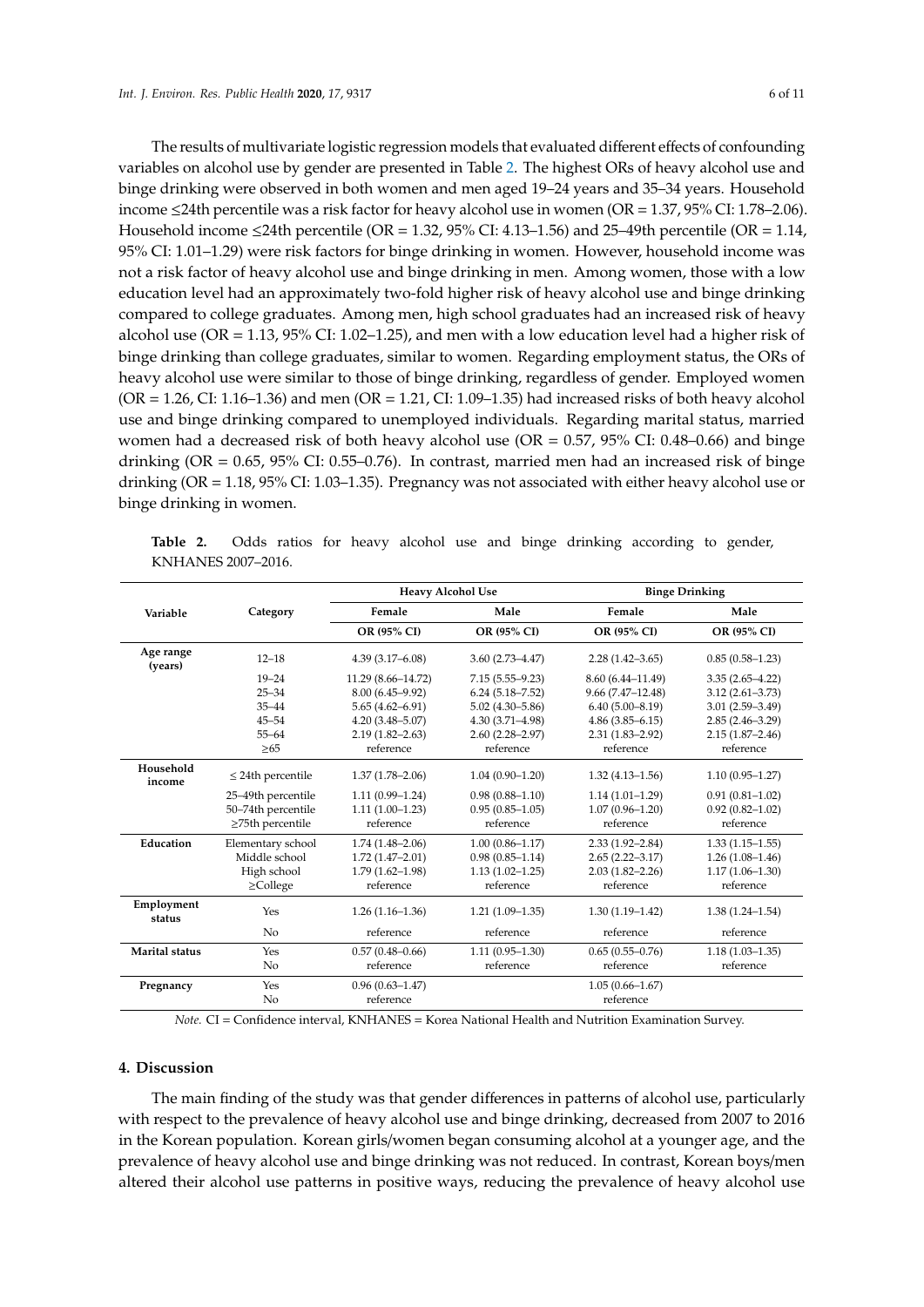and binge drinking, although their age of drinking onset did not change. The proportion of lifetime abstainers showed a greater decline among girls/women relative to that among boys/men, and these rates remained relatively stable in current drinkers. These changes led to a convergence of patterns of alcohol use in Korean boys/men and girls/women during the last decade.

To our knowledge, few studies have examined changes in alcohol use among men and women over time. Previous studies from multiple countries reported that boys/men consume more alcohol than girls/women, drink more frequently, are more likely to be hazardous drinkers, and experience more social problems resulting from drinking [\[23,](#page-9-7)[24\]](#page-9-8). Notably, the current results showed that the size of gender gaps in several variables used to measure alcohol use patterns decreased in Korean boys/men and girls/women from 2007 to 2016. Similar trends in alcohol use patterns were observed in previous studies conducted in Norway [\[2\]](#page-8-1), the United States [\[4\]](#page-8-14), and Korea [\[3\]](#page-8-13). Between 1984 and 2008, Bratberg et al. [\[2\]](#page-8-1) reported that, in Norwegians aged ≥20 years, rates of abstaining decreased more, and the proportions of recent drinkers and mean annual alcohol consumption increased more in women than in men. Furthermore, White et al. reported that the proportion of current drinkers (44.9% to 48.3%) and the number of drinking days per month increased (from 6.8 to 7.3 days) in women, but did not change (57.4% to 56.1%) or decreased (from 9.9 to 9.5 days) in men between 2002 and 2012 [\[4\]](#page-8-14). The prevalence of binge drinking increased (15.1% to 16.2%) in women, but not in men (31.1% to 30.1%) [\[4\]](#page-8-14). In a more recent study of men and pregnant and non-pregnant women in the United States, the amount of drinking and binge drinking decreased in men and pregnant women, while it increased in non-pregnant women aged 21–44 years [\[25\]](#page-9-9). In Koreans aged 20–64 years, the prevalence of harmful drinking (i.e., consuming  $> 60$  g and  $> 40$  g of alcohol per drinking day for men and women, respectively) decreased significantly in men (23.3% to 22.9%), but not in women (3.7% to 6.8%) between 2007 and 2014 [\[3\]](#page-8-13). Our findings are consistent with those of previous studies, suggesting that global gender differences in this pattern of alcohol use have decreased over time.

The reasons for the decrease in gender differences in alcohol use are unclear and complicated; however, they could involve recent trends in employment status, marital status, and pregnancy in women [\[4\]](#page-8-14). In this study, employed women had a higher risk of risky drinking behaviors, and married women had a lower risk compared to others. Furthermore, low levels of income and education were risk factors for alcohol consumption in women. Unexpectedly, pregnancy did not affect women's drinking behavior in our study. White et al. reported that the prevalence rates for current and binge drinking were higher in women who had never married or were not pregnant and were employed, relative to their counterparts [\[4\]](#page-8-14). French et al. compared the socioeconomic correlates of risky drinking in middle-aged and older populations across various countries, including the United States and Korea [\[18\]](#page-9-2). They reported that risky drinking was associated with higher education levels in American women, while it was associated with being single in Korean women [\[18\]](#page-9-2). However, Choe et al. [\[3\]](#page-8-13) found that being married and having a low income were risk factors for harmful drinking in Korean women. Since these study results are inconsistent, future studies should include various psychosocial and environmental factors that contribute to these changes to further clarify the possible reasons for the decrease in gender differences in alcohol use.

The number of employed women is increasing, and they often attend company dinners that involve drinking [\[26\]](#page-9-10). In addition, these women tend to experience work-related stress, which could lead to increased alcohol use as a form of relief [\[27\]](#page-9-11). On the contrary, there are either decreases or little change in alcohol use in men, which may imply decreased interest in drinking, shifts to other substances [\[25\]](#page-9-9), or effects of interventions emphasizing men's problem drinking. However, men still consume a higher level of alcohol than women, and little information exists regarding the factors affecting positive changes in their alcohol use.

Pregnancy status reduces women's alcohol consumption, but approximately 9.8% (95% CI: 8.9% to 11.1%) of women reported consuming alcohol during pregnancy [\[28\]](#page-9-12). Furthermore, 2.3% of pregnant women reported binge drinking, and 0.4% reported heavy drinking despite the risk of harm to the fetus [\[29\]](#page-9-13). In 2016, the Korean government began to add a warning on alcohol bottles about the risk of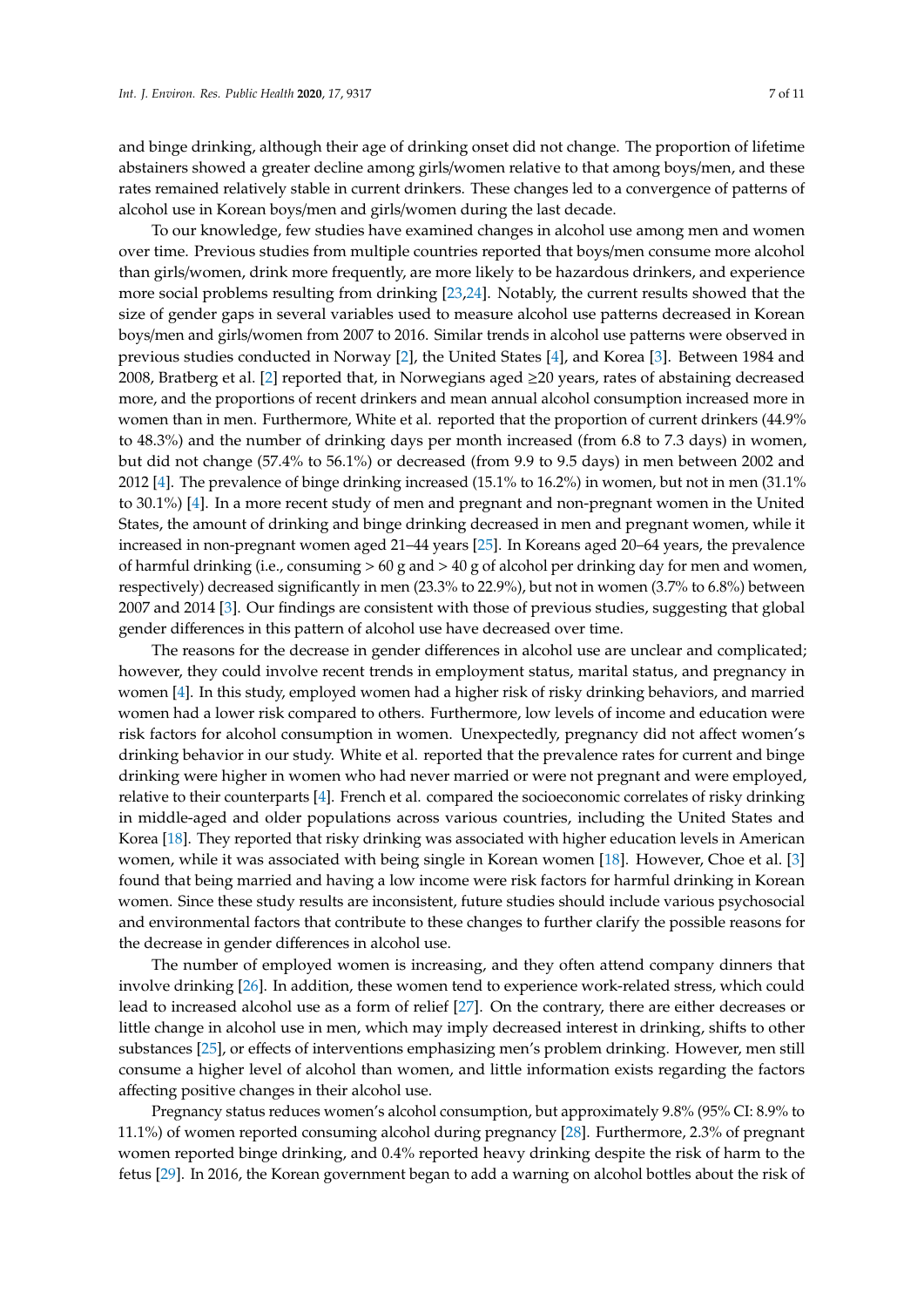birth defects for pregnant women to educate the public, specifically girls/women, about the dangers of alcohol consumption [\[30\]](#page-9-14). However, the rate of adding warning signs to alcohol bottles is too small to raise awareness among the public, and the effectiveness of the policy is doubtful so far.

Understanding gender-specific trends in alcohol use is crucial, because substantial changes in the gender distribution of alcohol use may mean that the current health policies, resource allocation, and strategies to reduce alcohol use and related problems may need to be reconsidered [\[31\]](#page-9-15). In fact, alcohol use and its disorders have generally been viewed as a male phenomenon [\[9,](#page-8-6)[21\]](#page-9-5), and gender has not been well-addressed in alcohol-related policy [\[32\]](#page-9-16). A systematic review of the effectiveness of alcohol policy interventions suggests that researchers and policymakers require further consideration of gender differences in the impact of population-level alcohol policy interventions, such as advertising controls and mass media campaigns [\[32\]](#page-9-16). Furthermore, the present study's results suggest that healthcare providers should develop and implement gender-specific preventive education and interventions for alcohol use. Women of reproductive age need to be screened for and advised about harmful drinking and its increased risk for fetal alcohol spectrum disorder. Healthcare providers need to educate women about low-risk drinking and other health risks (e.g., breast cancer) from harmful drinking [\[33\]](#page-9-17). Recently, the U.S. Preventive Service Task Force recommended that heavy alcohol use be screened in primary care settings and that heavy drinkers be provided with brief behavioral counseling interventions [\[34\]](#page-9-18). However, as employed women tend to have limited access to healthcare services due to lack of time and the stigma attached to women's alcohol abuse, employers may need to consider providing supportive interventions and education in the workplace [\[35\]](#page-9-19). Further research using well-controlled randomized clinical trials that examine the effects of gender-specific treatment is needed to develop effective strategies [\[24\]](#page-9-8).

Policies for alcohol should be implemented that target the risky drinking patterns of a population. Currently, Korea has no existing policies regarding the purchasing time; stores in Korea are allowed to sell alcohol 24 h a day. Thus, people may drink at any time during the day. A study reported that females were about 2.2 times more likely to engage in problematic alcohol use after midnight compared to males [\[26\]](#page-9-10). Other countries, including the European countries, the United States, and Canada, have regulations that restrict stores to selling alcohol within permitted hours [\[36](#page-10-0)[,37\]](#page-10-1). Considering the increases in heavy alcohol use and binge drinking in girls/women in Korea, a well-articulated policy that limits the permitted hours for selling alcohol to mitigate risky alcohol use is recommended.

This study has some limitations. The data for participants' alcohol consumption were based on a self-report survey, which could therefore have led to recall bias and inaccuracy. For example, women tend to underestimate the content of alcohol units to a greater extent than men [\[25\]](#page-9-9). Therefore, more objective and accurate measures, such as blood samples, are required to enhance data accuracy for alcohol consumption. In addition, although the KNHANES includes representative national data for Korea with an acceptable response rate, these data cannot be used to determine causal relationships between alcohol consumption and related factors, such as individual, environmental, and social issues.

#### **5. Conclusions**

Patterns of alcohol use between 2007 and 2016 have changed according to gender, and long-lasting gender gaps in alcohol use decreased in the Korean population. Women consume more alcohol compared to women in previous years, and could experience greater alcohol-related problems than they did in the past, indicating that women's alcohol use may be a growing health problem in Korea. Healthcare providers should disseminate information regarding emerging health risks resulting from increased unhealthy alcohol use in women and be aware of the importance of developing gender-specific preventive education and interventions for alcohol use.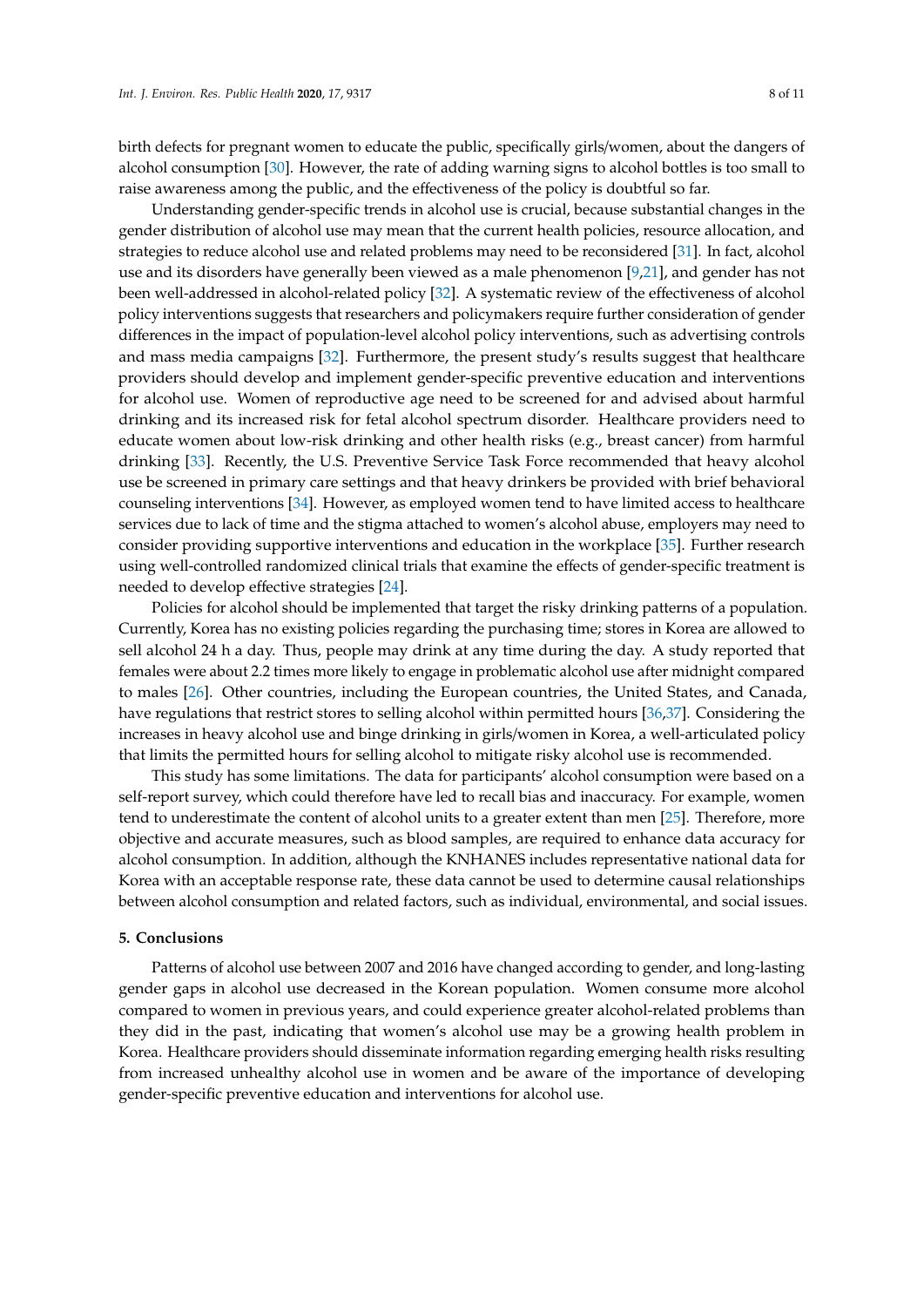**Supplementary Materials:** The following are available online at http://[www.mdpi.com](http://www.mdpi.com/1660-4601/17/24/9317/s1)/1660-4601/17/24/9317/s1, Table S1: Percentage of missing values for study variables, KNHANES 2007–2016.

**Author Contributions:** Conceptualization, M.K., A.M. and H.M.; methodology, M.K. and H.M.; software, M.K.; validation, H.M.; formal analysis, M.K.; investigation, H.M.; resources, A.M.; data curation, H.M.; writing—original draft preparation, M.K., A.M. and H.M.; writing—review and editing, M.K., A.M., and H.M.; visualization, A.M.; supervision, M.K.; project administration, M.K.; funding acquisition, M.K. All authors have read and agreed to the published version of the manuscript.

**Funding:** This research was funded by the Keimyung University Research Grant of 2018. The funders had no role in the design of the study; in the collection, analyses, or interpretation of data; in the writing of the manuscript, or in the decision to publish the results.

**Conflicts of Interest:** The authors declare no conflict of interest.

# **References**

- <span id="page-8-0"></span>1. Wilsnack, R.W.; Wilsnack, S.C.; Kristjanson, A.F.; Vogeltanz-Holm, N.D.; Gmel, G. Gender and alcohol consumption: Patterns from the multinational GENACIS Project. *Addiction* **2009**, *104*, 1487–1500. [\[CrossRef\]](http://dx.doi.org/10.1111/j.1360-0443.2009.02696.x)
- <span id="page-8-1"></span>2. Bratberg, G.H.; Wilsnack, S.C.; Wilsnack, R.; Haugland, S.H.; Krokstad, S.; Sund, E.R.; Bjørngaard, J.H. Gender differences and gender convergence in alcohol use over the past three decades (1984–2008), The HUNT Study, Norway. *BMC Public Health* **2016**, *16*, 723. [\[CrossRef\]](http://dx.doi.org/10.1186/s12889-016-3384-3)
- <span id="page-8-13"></span>3. Choe, S.-A.; Yoo, S.; JeKarl, J.; Kim, K.K. Recent trend and associated factors of harmful alcohol use based on age and gender in Korea. *J. Korean Med. Sci.* **2018**, *33*, e23. [\[CrossRef\]](http://dx.doi.org/10.3346/jkms.2018.33.e23)
- <span id="page-8-14"></span>4. White, A.; Castle, I.-J.P.; Chen, C.M.; Shirley, M.; Roach, D.; Hingson, R. Converging patterns of alcohol use and related outcomes among females and males in the United States, 2002 to 2012. *Alcohol. Clin. Exp. Res.* **2015**, *39*, 1712–1726. [\[CrossRef\]](http://dx.doi.org/10.1111/acer.12815) [\[PubMed\]](http://www.ncbi.nlm.nih.gov/pubmed/26331879)
- <span id="page-8-3"></span>5. Dawson, D.A.; Goldstein, R.B.; Saha, T.D.; Grant, B.F. Changes in alcohol consumption: United States, 2001–2002 to 2012–2013. *Drug Alcohol Depend.* **2015**, *148*, 56–61. [\[CrossRef\]](http://dx.doi.org/10.1016/j.drugalcdep.2014.12.016) [\[PubMed\]](http://www.ncbi.nlm.nih.gov/pubmed/25620731)
- <span id="page-8-2"></span>6. Grucza, R.A.; Sher, K.J.; Kerr, W.C.; Krauss, M.J.; Lui, C.K.; McDowell, Y.E.; Hartz, S.; Virdi, G.; Bierut, L.J. Trends in adult alcohol use and binge drinking in the early 21st-century United States: A meta-analysis of 6 national survey series. *Alcohol. Clin. Exp. Res.* **2018**, *42*, 1939–1950. [\[CrossRef\]](http://dx.doi.org/10.1111/acer.13859) [\[PubMed\]](http://www.ncbi.nlm.nih.gov/pubmed/30080258)
- <span id="page-8-4"></span>7. Kim, D.K. Amount of Alcohol Consumption and Drinking Patterns. Available online: http://[www.kiri.](http://www.kiri.or.kr/pdf/%EC%A0%84%EB%AC%B8%EC%9E%90%EB%A3%8C/KIRI_20180105_10040.pdf) or.kr/pdf/[%EC%A0%84%EB%AC%B8%EC%9E%90%EB%A3%8C](http://www.kiri.or.kr/pdf/%EC%A0%84%EB%AC%B8%EC%9E%90%EB%A3%8C/KIRI_20180105_10040.pdf)/KIRI\_20180105\_10040.pdf (accessed on 23 October 2020).
- <span id="page-8-5"></span>8. Statistics Korea. Prevalence of Binge Drinking. Available online: http://[www.index.go.kr](http://www.index.go.kr/unify/idx-info.do?idxCd=4238)/unify/idx-info.do? [idxCd](http://www.index.go.kr/unify/idx-info.do?idxCd=4238)=4238 (accessed on 23 October 2020).
- <span id="page-8-6"></span>9. Korea Ministry of Food and Drug Safety. Survey on Alcohol Consumption. 2017. Available online: https://[www.mfds.go.kr](https://www.mfds.go.kr/brd/m_99/view.do?seq=39966)/brd/m\_99/view.do?seq=39966 (accessed on 18 November 2020).
- <span id="page-8-7"></span>10. Korea Disease Control and Prevention Agency. Risky Drinking. Available online: https://[health.cdc.](https://health.cdc.go.kr/healthinfo/biz/health/gnrlzHealthInfo/gnrlzHealthInfo/gnrlzHealthInfoView.do?cntnts_sn=4707) go.kr/healthinfo/biz/health/gnrlzHealthInfo/gnrlzHealthInfo/[gnrlzHealthInfoView.do?cntnts\\_sn](https://health.cdc.go.kr/healthinfo/biz/health/gnrlzHealthInfo/gnrlzHealthInfo/gnrlzHealthInfoView.do?cntnts_sn=4707)=4707 (accessed on 18 November 2020).
- <span id="page-8-8"></span>11. Delker, E.; Brown, Q.; Hasin, D.S. Alcohol consumption in demographic subpopulations. *Alcohol Res. Curr. Rev.* **2016**, *38*, 7–15.
- <span id="page-8-9"></span>12. Rehm, J.; Baliunas, D.; Borges, G.L.G.; Graham, K.; Irving, H.; Kehoe, T.; Parry, C.D.; Patra, J.; Popova, S.; Poznyak, V.; et al. The relation between different dimensions of alcohol consumption and burden of disease: An overview. *Addict. Abingdon Engl.* **2010**, *105*, 817–843. [\[CrossRef\]](http://dx.doi.org/10.1111/j.1360-0443.2010.02899.x)
- <span id="page-8-10"></span>13. Rehm, J.; Gmel, G.E., Sr.; Gmel, G.; Hasan, O.S.; Imtiaz, S.; Popova, S.; Probst, C.; Roerecke, M.; Room, R.; Samokhvalov, A.V. The relationship between different dimensions of alcohol use and the burden of disease—An update. *Addiction* **2017**, *112*, 968–1001. [\[CrossRef\]](http://dx.doi.org/10.1111/add.13757)
- <span id="page-8-11"></span>14. Cederbaum, A.I. Alcohol Metabolism. *Clin. Liver Dis.* **2012**, *16*, 667–685. [\[CrossRef\]](http://dx.doi.org/10.1016/j.cld.2012.08.002)
- <span id="page-8-12"></span>15. Sansone, A.; Di Dato, C.; de Angelis, C.; Menafra, D.; Pozza, C.; Pivonello, R.; Isidori, A.; Gianfrilli, D. Smoke, alcohol and drug addiction and male fertility. *Reprod. Biol. Endocrinol.* **2018**, *16*, 3. [\[CrossRef\]](http://dx.doi.org/10.1186/s12958-018-0320-7) [\[PubMed\]](http://www.ncbi.nlm.nih.gov/pubmed/29334961)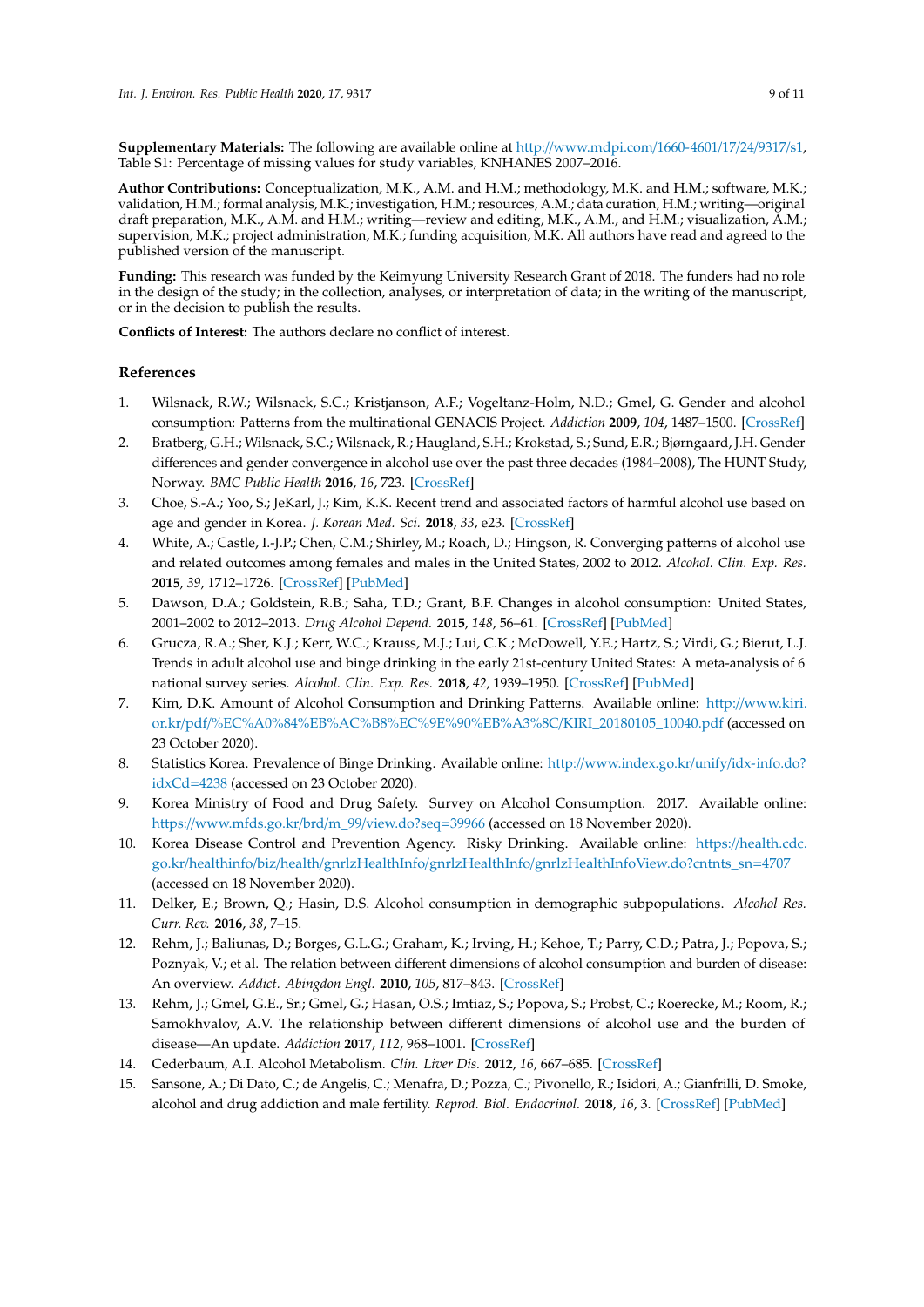- <span id="page-9-0"></span>16. Fan, D.; Liu, L.; Xia, Q.; Wang, W.; Wu, S.; Tian, G.; Liu, Y.; Ni, J.; Wu, S.; Guo, X.; et al. Female alcohol consumption and fecundability: A systematic review and dose-response meta-analysis. *Sci. Rep.* **2017**, *7*, 13815. [\[CrossRef\]](http://dx.doi.org/10.1038/s41598-017-14261-8) [\[PubMed\]](http://www.ncbi.nlm.nih.gov/pubmed/29062133)
- <span id="page-9-1"></span>17. Van Heertum, K.; Rossi, B. Alcohol and fertility: How much is too much? *Fertil. Res. Pr.* **2017**, *3*, 10. [\[CrossRef\]](http://dx.doi.org/10.1186/s40738-017-0037-x) [\[PubMed\]](http://www.ncbi.nlm.nih.gov/pubmed/28702207)
- <span id="page-9-2"></span>18. French, D.J.; Sargent-Cox, K.A.; Kim, S.; Anstey, K.J. Gender differences in alcohol consumption among middle-aged and older adults in Australia, the United States and Korea. *Aust. N. Z. J. Public Health* **2014**, *38*, 332–339. [\[CrossRef\]](http://dx.doi.org/10.1111/1753-6405.12227)
- <span id="page-9-3"></span>19. Lee, K. Gender-specific relationships between alcohol drinking patterns and metabolic syndrome: The Korea National Health and Nutrition Examination Survey 2008. *Public Health Nutr.* **2012**, *15*, 1917–1924. [\[CrossRef\]](http://dx.doi.org/10.1017/S136898001100365X)
- <span id="page-9-4"></span>20. Park, S.H. Smoking-related differential influence of alcohol consumption on the metabolic syndrome. *Subst. Use Misuse* **2019**, *54*, 2351–2358. [\[CrossRef\]](http://dx.doi.org/10.1080/10826084.2019.1648515)
- <span id="page-9-5"></span>21. World Health Organization. Current Drinkers. Available online: https://[www.who.int](https://www.who.int/data/gho/indicator-metadata-registry/imr-details/3680)/data/gho/indicator[metadata-registry](https://www.who.int/data/gho/indicator-metadata-registry/imr-details/3680)/imr-details/3680 (accessed on 18 November 2020).
- <span id="page-9-6"></span>22. National Institute on Alcohol Abuse and Alcoholism. Drinking Levels Defined. Available online: [https:](https://www.niaaa.nih.gov/alcohol-health/overview-alcohol-consumption/moderate-binge-drinking) //www.niaaa.nih.gov/alcohol-health/[overview-alcohol-consumption](https://www.niaaa.nih.gov/alcohol-health/overview-alcohol-consumption/moderate-binge-drinking)/moderate-binge-drinking (accessed on 18 November 2020).
- <span id="page-9-7"></span>23. Erol, A.; Karpyak, V.M. Sex and gender-related differences in alcohol use and its consequences: Contemporary knowledge and future research considerations. *Drug Alcohol Depend.* **2015**, *156*, 1–13. [\[CrossRef\]](http://dx.doi.org/10.1016/j.drugalcdep.2015.08.023)
- <span id="page-9-8"></span>24. Wilsnack, R.W.; Wilsnack, S.C.; Gmel, G.; Kantor, L.W. Gender differences in binge drinking. *Alcohol Res. Curr. Rev.* **2018**, *39*, 57–76.
- <span id="page-9-9"></span>25. Hasin, D.S.; Shmulewitz, D.; Keyes, K. Alcohol use and binge drinking among U.S. men, pregnant and non-pregnant women ages 18–44: 2002–2017. *Drug Alcohol Depend.* **2019**, *205*, 107590. [\[CrossRef\]](http://dx.doi.org/10.1016/j.drugalcdep.2019.107590)
- <span id="page-9-10"></span>26. Amista, N.F.; Chun, S.; Yun, M. Relationship between alcohol purchasing time and alcohol use disorder in South Korea. *Osong Public Health Res. Perspect.* **2017**, *8*, 405–414. [\[CrossRef\]](http://dx.doi.org/10.24171/j.phrp.2017.8.6.08)
- <span id="page-9-11"></span>27. Dich, N.; Lange, T.; Head, J.; Rod, N.H. Work stress, caregiving and allostatic load: Prospective results from Whitehall II Cohort Study. *Psychosom Med.* **2015**, *77*, 539. [\[CrossRef\]](http://dx.doi.org/10.1097/PSY.0000000000000191) [\[PubMed\]](http://www.ncbi.nlm.nih.gov/pubmed/25984826)
- <span id="page-9-12"></span>28. Popova, S.; Lange, S.; Probst, C.; Gmel, G.; Rehm, J. Estimation of national, regional, and global prevalence of alcohol use during pregnancy and fetal alcohol syndrome: A systematic review and meta-analysis. *Lancet Glob. Health* **2017**, *5*, e290–e299. [\[CrossRef\]](http://dx.doi.org/10.1016/S2214-109X(17)30021-9)
- <span id="page-9-13"></span>29. Substance Abuse and Mental Health Services Administration. Results from the 2013 National Survey on Drug Use and Health: National Findings. Available online: https://[www.samhsa.gov](https://www.samhsa.gov/data/sites/default/files/NSDUHresultsPDFWHTML2013/Web/NSDUHresults2013.pdf)/data/sites/default/files/ [NSDUHresultsPDFWHTML2013](https://www.samhsa.gov/data/sites/default/files/NSDUHresultsPDFWHTML2013/Web/NSDUHresults2013.pdf)/Web/NSDUHresults2013.pdf (accessed on 23 October 2020).
- <span id="page-9-14"></span>30. Ministry of Health and Welfare. Implementation of Revised Alcohol Warning Notice. Available online: http://www.mohw.go.kr/react/al/[sal0301vw.jsp?PAR\\_MENU\\_ID](http://www.mohw.go.kr/react/al/sal0301vw.jsp?PAR_MENU_ID=04&MENU_ID=0403&CONT_SEQ=334081)=04&MENU\_ID=0403& [CONT\\_SEQ](http://www.mohw.go.kr/react/al/sal0301vw.jsp?PAR_MENU_ID=04&MENU_ID=0403&CONT_SEQ=334081)=334081 (accessed on 18 November 2020).
- <span id="page-9-15"></span>31. Slade, T.; Chapman, C.; Swift, W.; Keyes, K.; Tonks, Z.; Teesson, M. Birth cohort trends in the global epidemiology of alcohol use and alcohol-related harms in men and women: Systematic review and metaregression. *BMJ Open* **2016**, *6*, e011827. [\[CrossRef\]](http://dx.doi.org/10.1136/bmjopen-2016-011827) [\[PubMed\]](http://www.ncbi.nlm.nih.gov/pubmed/27797998)
- <span id="page-9-16"></span>32. Fitzgerald, N.; Angus, K.; Emslie, C.; Shipton, D.; Bauld, L. Gender differences in the impact of population-level alcohol policy interventions: Evidence synthesis of systematic reviews. *Addiction* **2016**, *111*, 1735–1747. [\[CrossRef\]](http://dx.doi.org/10.1111/add.13452) [\[PubMed\]](http://www.ncbi.nlm.nih.gov/pubmed/27177685)
- <span id="page-9-17"></span>33. White, A.J.; DeRoo, L.A.; Weinberg, C.R.; Sandler, D.P. Lifetime alcohol intake, binge drinking behaviors, and breast cancer risk. *Am. J. Epidemiol.* **2017**, *186*, 541–549. [\[CrossRef\]](http://dx.doi.org/10.1093/aje/kwx118)
- <span id="page-9-18"></span>34. Curry, S.J.; Krist, A.H.; Owens, D.K.; Barry, M.J.; Caughey, A.B.; Davidson, K.W.; Doubeni, C.A.; Epling, J.W.; Kemper, A.R.; Kubik, M.; et al. Screening and behavioral counseling interventions to reduce unhealthy alcohol use in adolescents and adults: US Preventive Services Task Force Recommendation Statement. *JAMA* **2018**, *320*, 1899–1909.
- <span id="page-9-19"></span>35. G#xF3;mez-Recasens, M.; Alfaro-Barrio, S.; Tarro, L.; Llauradó, E.; Solà, R. A workplace intervention to reduce alcohol and drug consumption: A nonrandomized single-group study. *BMC Public Health* **2018**, *18*, 1281.